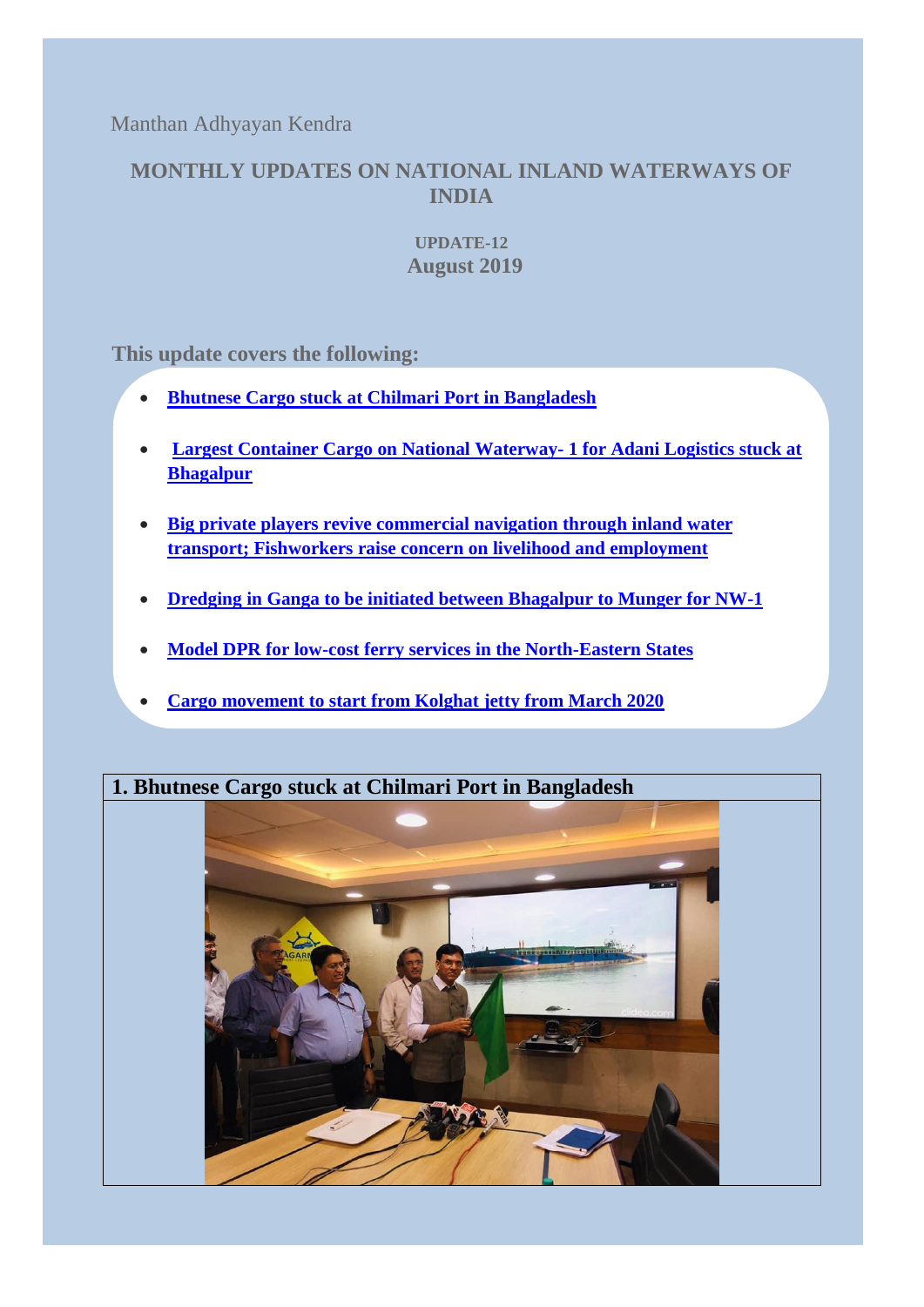(Shri Mansukh Mandaviya digitally flagging off the vessel carrying Bhutenese Cargo to Bangladesh. Source: [IWAI\)](https://www.facebook.com/239604849793692/photos/pcb.696463220774517/696463090774530/?type=3&theater)

On 12th July 2019, Shri Mansukh Mandaviya, Minister of State for Shipping (Independent Charge) digitally flagged off a ship of Inland Waterways Authority of India carrying stone aggregates from Bhutan to be delivered to Bangladesh. Shri Mansukh Mandaviya called this development a historic one and said on the occasion that, *"transport of cargo through this route will cut short travel time by 8 to 10 days, and reduce transportation cost by 30%, bringing down logistics costs." [\(PIB release\)](https://pib.gov.in/newsite/PrintRelease.aspx?relid=191648)*

However, according to [a news report,](https://www.thedailystar.net/country/news/500-tonnes-bhutanese-stones-stuck-chilmari-river-port-1785853) the vessels carrying Bhutnese Cargo were stuck at the Chilmari River port in Kurigram for more than two weeks as the customs authorities refused to permit the vessels to sail further ahead. The reason cited for delay was that the Chilmari River Port was not authorised yet for passing imports from a third country like Bhutan. The importer incurred a loss of Tk 30,000 daily for the delay. The importers had taken the permission for this movement from Inland Waterways Authority of India and Bangladesh Inland Water Transport Authority. It reflects that Authorities of Waterways in India and Bangladesh are in a rush to implement the activities on the National waterways without being fully prepared with supporting infrastructure or measures. (See [Update -11](https://www.manthan-india.org/monthly-updates-on-national-inland-waterways-of-india-update-11-developments-in-july-2019/) for more )

#### <span id="page-1-0"></span>**2. Largest Container Cargo on National Waterway -1 for Adani Logistics stuck at Bhagalpur**



(Adani's Cargo being flagged off from Garden Reach Jetty-II on 31<sup>st</sup> July 2019. Source: IWAI

Similarly another 'historic' development of transporting vessel carrying 52 container cargo [\(largest](https://www.theweek.in/wire-updates/business/2019/07/30/ccm8-biz-adani-cargo.html)  container [cargo on NW-1\)](https://www.theweek.in/wire-updates/business/2019/07/30/ccm8-biz-adani-cargo.html) for Adani logistics through NW-1 on Ganga could not be completed as the vessel got stuck at Bhagalpur in Bihar. Container cargo was transported to Gaighat terminal in Patna through trucks. The vessel travelling from Haldia was supposed to reach Gaighat terminal in Patna by 8<sup>th</sup> August 2019. However, the ship was stuck at Bhagalpur for 10 ten days due to the increase in water-level in Ganga and there was not enough vertical clearance for the ship to cross Vikramshila bridge. [\(See Update-11\)](https://www.manthan-india.org/monthly-updates-on-national-inland-waterways-of-india-update-11-developments-in-july-2019/)

While the increased water level is the problem in this instance for smooth navigation across the National Waterway-1, a passenger ship carrying tourists from Germany had gotten stuck in January 2018 at Bhagalpur Engineering college due to shallow river bed. The tourists were then carried by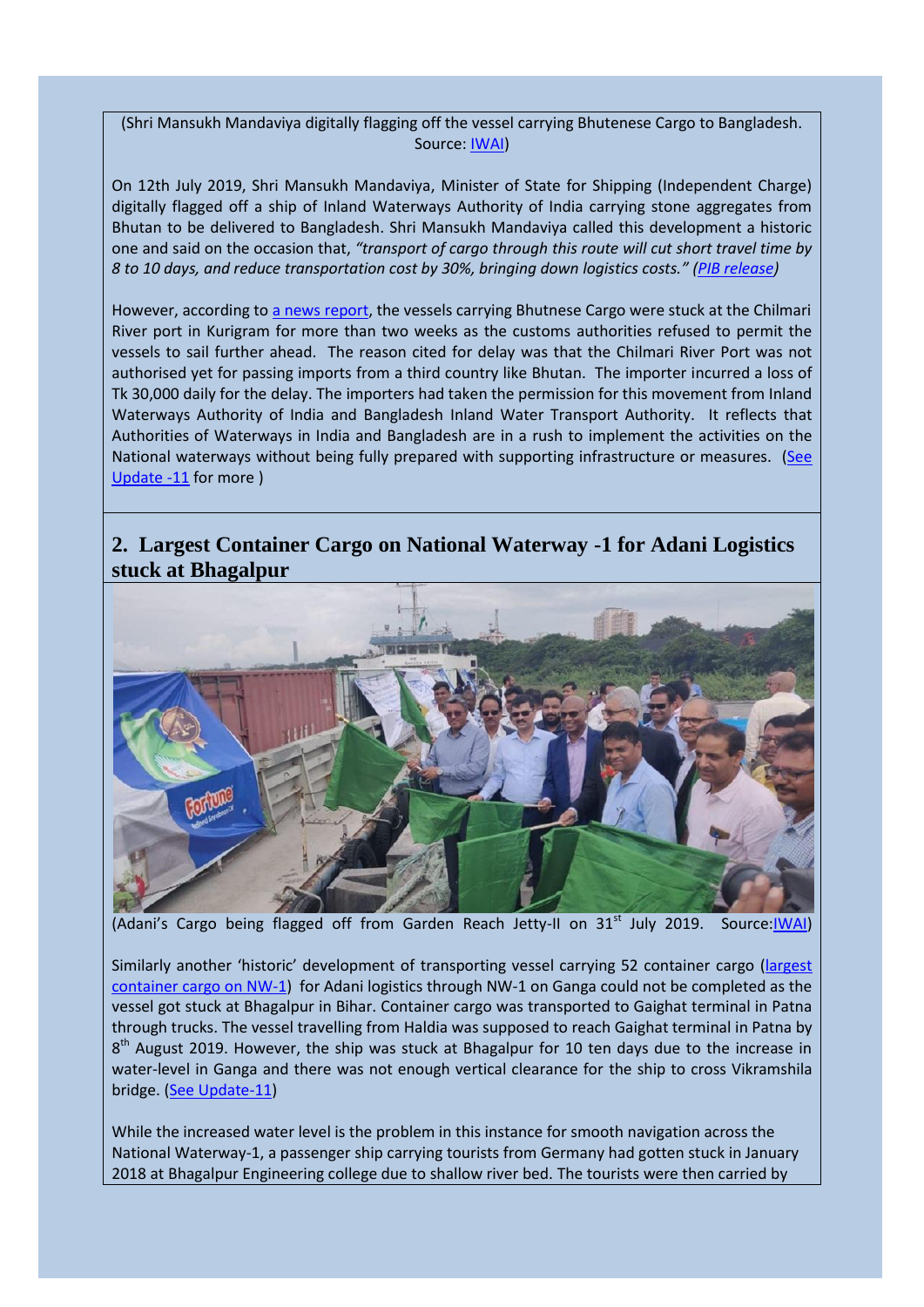small ferry boats by SDRF and IWAI team to Bhagalpur. It seems that shallow depth and increased water level are both bottlenecks for smooth navigation on the National Waterway-1. This shows that the Inland Waterways Authority of India probably needs to rethink the size of the vessels for operations on the National Waterways.

Read more at [https://www.bhaskar.com/bihar/patna/news/ship-on-gaighat-jetty-could-not-reach](https://www.bhaskar.com/bihar/patna/news/ship-on-gaighat-jetty-could-not-reach-trapped-on-the-way-061005-5396645.html)[trapped-on-the-way-061005-5396645.html](https://www.bhaskar.com/bihar/patna/news/ship-on-gaighat-jetty-could-not-reach-trapped-on-the-way-061005-5396645.html)

## <span id="page-2-0"></span>**3. Big private players reviving rivers through commercial cargo movement on National Waterways; Fishworkers raise concerns on livelihood and environment**

According to [the news reports,](http://www.millenniumpost.in/kolkata/iwai-flags-off-vessel-eyes-cargo-transportation-hike-366606) Inland Waterways Authority of India has said that it aims to increase cargo transportation through inland water transport to 120 million tonne by 2023 from the current 72 million tonne. A number of cargo owners, mostly big private players such as PepsiCo, Emami Agrotech, Dabur India and recently Adani logistics have used National Waterway-1. Few integrated cargo movements on NW-1 (Ganga), Indo-Bangladesh Protocol route and NW-2 (Brahmaputra) have also taken place for the transport of stone- chips, coal and fly-ash through these waterways.

Though the National Waterways Project has been conceived as a project for the greener and costeffective alternative mode of transport which has the potential to generate employment opportunities, fishworkers find this project a threat to their livelihood.

*"We understand that the State has received to launch coastal shipping services once the National Waterways are operational. But it will affect an entire community engaged in pelagic fishing as they won't be able to cast their nets amidst cargo movement. Introducing shipping services shouldn't be at the cost of our livelihood and if the route is within 21 nautical miles of territorial waters it will be disastrous."* 

(T. Peter, general secretary, National Fishworkers' Forum, [The Hindu\)](https://www.thehindu.com/news/national/kerala/sagarmala-will-spell-doom-for-fishers-nff/article28839272.ece)

The fishworkers also condemned the lack of studies to ascertain the damage this project will pose to the traditional fishworkers through its impact on the environment.

The livelihood issues due to the National Waterways of the fishworkers engaged in the inland fisheries has not gotten as much coverage till now. It could be because of the fact that most National Waterways where barge operations have developed significantly so far are located in the tidal zones.

Read more at -

[https://www.constructionweekonline.in/projects-tenders/10549-iwai-aims-120mt-inland](https://www.constructionweekonline.in/projects-tenders/10549-iwai-aims-120mt-inland-waterways-cargo-movement-by-2023?amp)[waterways-cargo-movement-by-2023?amp](https://www.constructionweekonline.in/projects-tenders/10549-iwai-aims-120mt-inland-waterways-cargo-movement-by-2023?amp)

[https://www.thehindu.com/news/national/kerala/sagarmala-will-spell-doom-for-fishers](https://www.thehindu.com/news/national/kerala/sagarmala-will-spell-doom-for-fishers-nff/article28839272.ece)[nff/article28839272.ece](https://www.thehindu.com/news/national/kerala/sagarmala-will-spell-doom-for-fishers-nff/article28839272.ece)

[https://economictimes.indiatimes.com/industry/transportation/shipping-/-transport/iwai-aims-](https://economictimes.indiatimes.com/industry/transportation/shipping-/-transport/iwai-aims-120mt-inland-waterways-cargo-movement-by-2023/printarticle/70469420.cms)[120mt-inland-waterways-cargo-movement-by-2023/printarticle/70469420.cms](https://economictimes.indiatimes.com/industry/transportation/shipping-/-transport/iwai-aims-120mt-inland-waterways-cargo-movement-by-2023/printarticle/70469420.cms)

## <span id="page-2-1"></span>**4. Dredging in Ganga to be initiated between Bhagalpur and Munger for National Waterway-1**

According to [a news report,](https://timesofindia.indiatimes.com/city/patna/move-to-start-dredging-work-at-ganga-riverbed/articleshow/70610529.cms) the Inland Waterways Authority of India has initiated steps for dredging of the riverbed of the Ganga between Pirpainty (Bhagalpur) and Munger to increase the depth of the Ganga at Bhagalpur. The news report also quoted the Deputy Director of IWAI (Regional Office,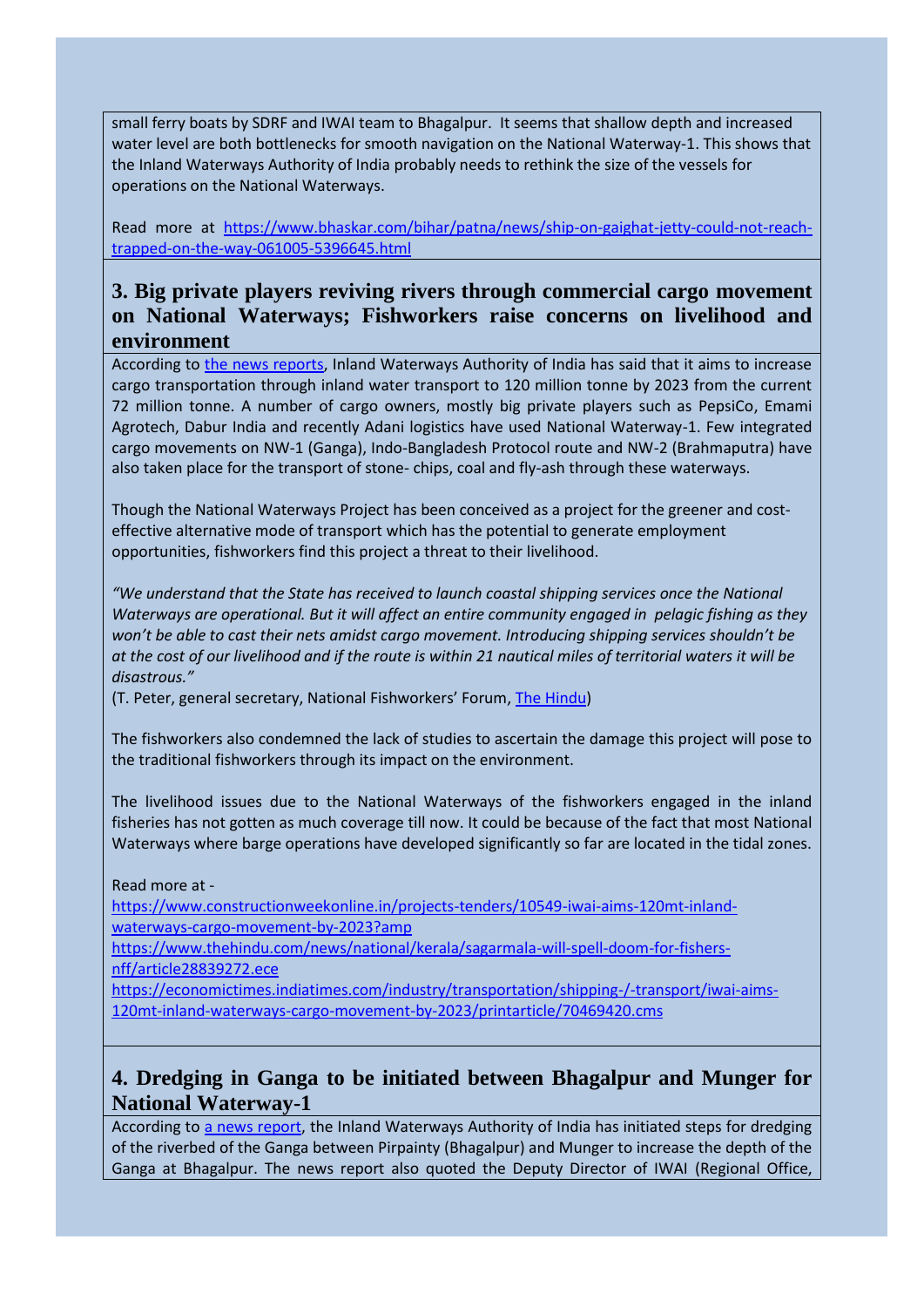Sahebganj) who confirmed that the dredging work has been initiated to remove the silt from the riverbed of Ganga and said that *"the watercourse that has drifted towards Naugachia (northward) will be brought to southward towards Barari (Bhagalpur)."*

Dredging for development of the waterways is also often brought to the fore in the news reports as a measure to control floods. However, the problem of silt in the alluvial rivers is huge. The dredging ongoing/ proposed for the development of the waterways is for maintaining or creating the required depth in the navigation channel. There is hardly any concrete plan for the management or disposal of the dredged material in the Detailed Project Reports of the National Waterways. Moreover, dredging as an activity is listed under the activities which require prior environmental clearance under the Environment Impact Assessment Notification, 2006 because of the adverse impacts it causes in the riverine ecosystem including changes in river morphology, turbidity, habitat destruction for aquatic animals, noise, etc. (See [Update](https://www.manthan-india.org/wp-content/uploads/2019/08/July-2019-Manthan-Monthly-update.pdf)  $-11$ )

## <span id="page-3-0"></span>**5. Model DPR for low cost ferry in the North –East**



Representative Image. Source: **Financial Express**)

According to the news reports, a public sector company- WAPCOS is preparing a model DPR (Detailed Project Report) for implementing projects for running low cost ferry services in the inland waterways in the North Eastern states of the country. This model DPR can also be adopted for quick implementation by the Inland Waterways Authority of India in consultation with the different state governments in the region.

#### Read more -

[http://www.newindianexpress.com/business/2019/aug/01/wapcos-preparing-project-report-for](http://www.newindianexpress.com/business/2019/aug/01/wapcos-preparing-project-report-for-low-cost-ferry-services-in-north-east-2012292.html)[low-cost-ferry-services-in-north-east-2012292.html](http://www.newindianexpress.com/business/2019/aug/01/wapcos-preparing-project-report-for-low-cost-ferry-services-in-north-east-2012292.html) [https://www.business-standard.com/article/news-cm/ministry-of-shipping-keen-to-start-inland](https://www.business-standard.com/article/news-cm/ministry-of-shipping-keen-to-start-inland-waterways-navigation-and-passenger-transportation-in-north-eastern-states-119073100590_1.html)[waterways-navigation-and-passenger-transportation-in-north-eastern-states-119073100590\\_1.html](https://www.business-standard.com/article/news-cm/ministry-of-shipping-keen-to-start-inland-waterways-navigation-and-passenger-transportation-in-north-eastern-states-119073100590_1.html)